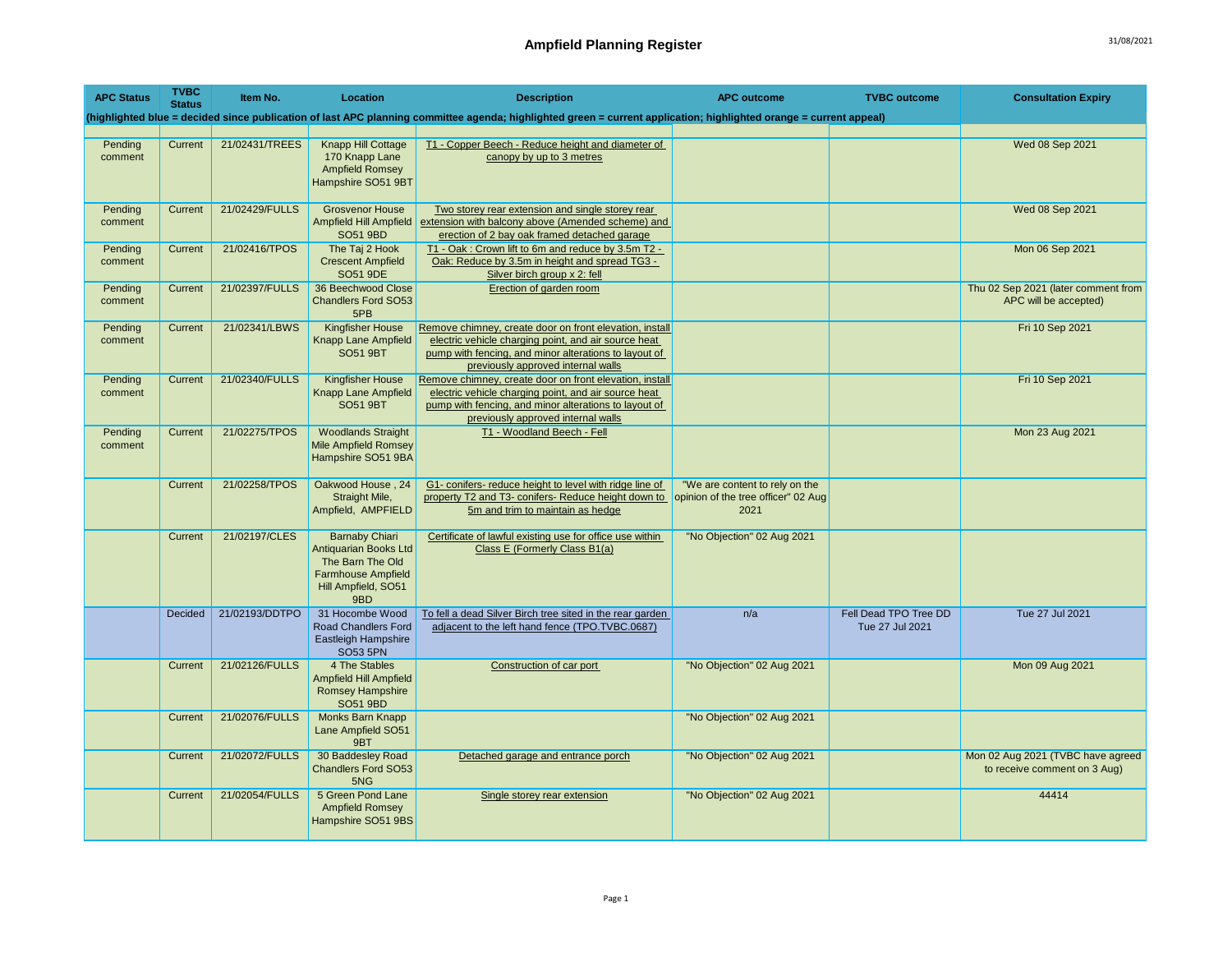| <b>APC Status</b> | <b>TVBC</b><br><b>Status</b> | Item No.       | <b>Location</b>                                                                                       | <b>Description</b>                                                                                                                                                                                                                                                                                                                                                                                                                                                              | <b>APC outcome</b>                                                                      | <b>TVBC</b> outcome                                                   | <b>Consultation Expiry</b>                                        |
|-------------------|------------------------------|----------------|-------------------------------------------------------------------------------------------------------|---------------------------------------------------------------------------------------------------------------------------------------------------------------------------------------------------------------------------------------------------------------------------------------------------------------------------------------------------------------------------------------------------------------------------------------------------------------------------------|-----------------------------------------------------------------------------------------|-----------------------------------------------------------------------|-------------------------------------------------------------------|
|                   | Decided                      | 21/02036/FULLS | 36 Hocombe Wood<br><b>Road Chandlers Ford</b><br><b>SO53 5PP</b>                                      | Two storey side extension including removal of the<br>existing conservatory                                                                                                                                                                                                                                                                                                                                                                                                     | "No objection" 02 Aug 2021                                                              | PERMISSION subject to<br>conditions & notes. Wed 25<br>Aug 2021       | Wed 04 Aug 2021                                                   |
|                   | Current                      | 21/01995/FULLS | 1 The Stables<br><b>Ampfield Hill Ampfield</b><br><b>SO51 9BD</b>                                     | Erect detached car port (Part Retrospective)                                                                                                                                                                                                                                                                                                                                                                                                                                    | "No objection" with comment 02<br>August 2021                                           |                                                                       | Fri 30 Jul 2021 (TVBC have agreed to<br>receive comment on 3 Aug) |
|                   | <b>Decided</b>               | 21/01956/VARS  | <b>Kingfisher House</b><br>Knapp Lane SO51<br>9BT                                                     | Vary condition 2 (Approved plans) of 20/02312/VARS<br>(Erection of single-storey rear extension to provide<br>extended living accommodation; change roof type of<br>existing single-storey rear extension to match<br>proposed extension and provision of vaulted roof over<br>proposed Kitchen/Dining Room) (Amended scheme)<br>by replacing approved elevations and floor plans,<br>BS01 SK04 (revision R) with amended elevations and<br>floor plans, BS01 SK04 (revision W) | "No objection" 05 July 2021                                                             | REFUSE. Tue 24 Aug<br>2021                                            | Thu 22 Jul 2021                                                   |
|                   | Decided                      | 21/01968/DDTPO | Tall Chimneys 10<br><b>Baddesley Road</b><br><b>Chandlers Ford</b><br>Eastleigh Hampshire<br>SO53 5NG | To fell a dangerous Beech tree sited at the front<br>access to the property, alongside a road and close to<br>overhanging cables. (TPO.TVBC.0694)                                                                                                                                                                                                                                                                                                                               | n/a                                                                                     | Fell Dangerous TPO Tree<br>DD Wed 30 Jun 2021                         | Sun 04 Jul 2021                                                   |
|                   | Decided                      | 21/01946/FULLS | Woodlands Woodlea<br>Way Ampfield SO51<br>9BZ.                                                        | Two Storey side extension                                                                                                                                                                                                                                                                                                                                                                                                                                                       | No objection 05 July 2021                                                               | PERMISSION subject to<br>conditions & notes Thu 12<br>Aug 2021        | Fri 23 Jul 2021                                                   |
|                   | Decided                      | 21/01918/DDTPO | Bentley 21 Straight<br>Mile Ampfield Romsey<br>Hampshire SO51 9BB                                     | To fell a dangerous Ash tree sited in the back right of<br>the rear garden. (TPO.25.TVS.3 - woodland)                                                                                                                                                                                                                                                                                                                                                                           | n/a                                                                                     | Fell Dead TPO Woodland<br>DD Mon 28 Jun 2021                          |                                                                   |
|                   | Decided                      | 21/01903/DDTPO | Bentley 21 Straight<br>Mile Ampfield Romsey<br>Hampshire SO51 9BB                                     | To fell 3 dead Birch trees and 1 dead Hazel tree, sited<br>behind an outbuilding towards the rear of the property,<br>on the left hand side. (TPO.25.TVS.3 - woodland)                                                                                                                                                                                                                                                                                                          | n/a                                                                                     | Fell Dead TPO Woodland<br>DD Thu 24 Jun 2021                          |                                                                   |
|                   | Decided                      | 21/01840/FULLS | Forty Winks 169<br>Knapp Lane Ampfield<br><b>SO51 9BT</b>                                             | Replacing open, flat roofed lean-to with enclosed,<br>pitched roof shed incorporating wc                                                                                                                                                                                                                                                                                                                                                                                        | "No objection" 05 July 2021                                                             | PERMISSION subject to<br>conditions & notes Wed 28<br><b>Jul 2021</b> | Tue 13 Jul 2021                                                   |
|                   | Decided                      | 21/01788/FULLS | 308 Hursley Road<br><b>Chandlers Ford</b><br>Eastleigh Hampshire<br>SO53 5PF                          | Revised carport design from approved plans on<br>application 14/00805/FULLS                                                                                                                                                                                                                                                                                                                                                                                                     | No objection 05 July 2021                                                               | PERMISSION subject to<br>conditions & notes, Wed<br>28 Jul 2021       | Thu 08 Jul 2021                                                   |
|                   | Current                      | 21/01783/FULLS | 41 Hook Road<br>Ampfield SO51 9DB                                                                     | Two storey rear extension and addition of first floor to<br>existing bungalow to form re-configured living<br>accommodation with two additional bedrooms including<br>construction of replacement outbuilding                                                                                                                                                                                                                                                                   | No objection 05 July 2021                                                               |                                                                       | Thu 08 Jul 2021                                                   |
|                   | Decided                      | 21/01780/VARS  | Amberwood Jermyns<br>Lane Ampfield<br>Romsey Hampshire<br>SO51 0QA                                    | Vary Condition 3 of 20/02969/FULLS (Single storey<br>front and rear extensions to provide extended living<br>accommodation) to use a different external material for<br>the rear extension, vertical timber cladding to the rear<br>extension instead of brickwork                                                                                                                                                                                                              | No objection 05 July 2021                                                               | PERMISSION subject to<br>conditions & notes Thu 05<br>Aug 2021        | Mon 05 Jul 2021                                                   |
|                   | Decided                      | 21/01774/TPOS  | 36 Straight Mile<br>Ampfield SO51 9BB                                                                 | T1 Beech - Fell                                                                                                                                                                                                                                                                                                                                                                                                                                                                 | "We are content to rely on the<br>opinion of the tree officer. " 05<br><b>July 2021</b> | <b>CONSENT</b> subject to<br>conditions and notes Mon<br>09 Aug 2021  | Mon 05 Jul 2021                                                   |
|                   | Decided                      | 21/01667/DDTPO | 11 Hook Road<br>Ampfield Romsey<br>Hampshire SO51 9DB                                                 | To fell a dead Silver Birch tree sited to the right hand<br>side of the rear garden, close to the fenceline and<br>adjacent property. (TPO.TVBC.682)                                                                                                                                                                                                                                                                                                                            | n/a                                                                                     | Fell Dead TPO Tree DD Fri<br>04 Jun 2021                              |                                                                   |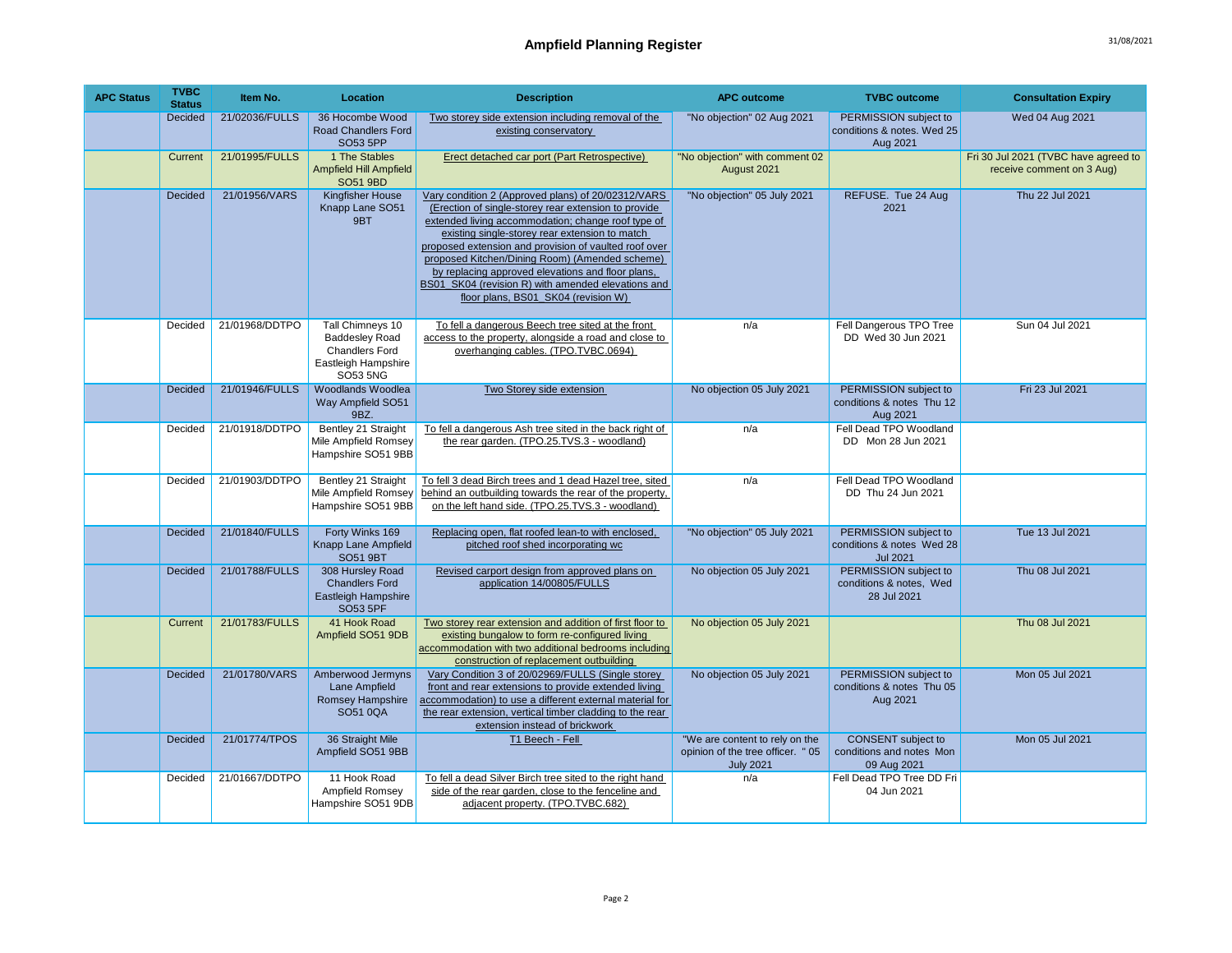| <b>APC Status</b> | <b>TVBC</b><br><b>Status</b> | Item No.       | Location                                                                                     | <b>Description</b>                                                                                                                                                                 | <b>APC outcome</b>                                                                                                                                                                                                                           | <b>TVBC</b> outcome                                            | <b>Consultation Expiry</b> |
|-------------------|------------------------------|----------------|----------------------------------------------------------------------------------------------|------------------------------------------------------------------------------------------------------------------------------------------------------------------------------------|----------------------------------------------------------------------------------------------------------------------------------------------------------------------------------------------------------------------------------------------|----------------------------------------------------------------|----------------------------|
|                   | Current                      | 21/01613/FULLS | <b>Woodcote Pound</b><br>Lane Ampfield<br><b>Romsey Hampshire</b><br><b>SO51 9BP</b>         | Extensions and adaptations to re-configure and extend   "Objection" (with reasons) 07 Jun<br>the existing ground floor/living accommodation and<br>provide additional bedrooms     | 2021                                                                                                                                                                                                                                         |                                                                | tbc                        |
|                   | Decided                      | 21/01482/FULLS | Abbey Wood 27<br><b>Straight Mile Ampfield</b><br><b>Romsey Hampshire</b><br><b>SO51 9BB</b> | Erection of two storey porch/entrance hall, two storey<br>rear extension, single storey rear extension with<br>balcony over and replacement dormer                                 | "No Objection" 07 Jun 2021                                                                                                                                                                                                                   | PERMISSION subject to<br>conditions & notes Mon 16<br>Aug 2021 | Wed 09 Jun 2021            |
|                   | Decided                      | 21/01470/CLES  | Redburn Farm Green<br><b>Pond Lane Ampfield</b><br><b>SO51 9BR</b>                           | Application for certificate of lawfulness for existing use  "Objection" (with reasons) 07 Jun WITHDRAWN Mon 23 Aug<br>of land as domestic garden                                   | 2021                                                                                                                                                                                                                                         | 2021                                                           | Mon 07 Jun 2021            |
|                   | Decided                      | 21/01395/DDTPO | <b>Treems Straight Mile</b><br>Ampfield Romsey<br>Hampshire SO51 9BA                         | To fell a previously damaged Birch tree which is<br>leaning dangerously over the garage, towards the main<br>property. (TPO.25.TVS.3)                                              | n/a                                                                                                                                                                                                                                          | Fell Dangerous TPO<br>Woodland DD Tue 11 May<br>2021           |                            |
|                   | Decided                      | 21/01406/TPOS  | 6 Hook Water Road<br>Chandlers Ford SO53<br>5PR                                              | T1 - Silver Birch - Fell T2 - Sitka Spruce - Fell                                                                                                                                  | "We are content to rely on the<br>opinion of the tree officer" 12<br>May 2021                                                                                                                                                                | PART CONSENT/PART<br>REFUSAL Tue 06 Jul 2021                   | 03/06/2021                 |
|                   | Decided                      | 21/01392/TPOS  | 28 Beechwood Close<br>Chandlers Ford SO53<br>5PB                                             | Ash Tree (T1) - Reduce Ash tree limbs over extending<br>out of Conifer on both sides                                                                                               | "We are content to rely on the<br>opinion of the tree officer"12 May<br>2021                                                                                                                                                                 | CONSENT subject to<br>conditions and notes Tue<br>06 Jul 2021  | 03/06/2021                 |
|                   | Decided                      | 21/01282/FULLS | <b>Bracken Lodge</b><br><b>Winchester Road</b><br>Ampfield SO51 9BU                          | Two storey extension                                                                                                                                                               | Comment: "no objection" 12 May<br>2021                                                                                                                                                                                                       | PERMISSION subject to<br>conditions & notes Fri 25<br>Jun 2021 | Thu 20 May 2021            |
|                   | Decided                      | 21/01230/PDQS  | Pococks Roses<br>Jermyns Lane<br>Ampfield Romsey<br>Hampshire SO51 0QA                       | Change of use of agricultural buildings to 2<br>dwellinghouses (Class C3), and for building operations<br>reasonably necessary for the conversion                                  | Comment: "We are commenting<br>within the constraints of the<br>application, which does not<br>enable us to comment on the<br>feasibility of converting the<br>existing buildings given their<br>construction and condition." 12<br>May 2021 | <b>WITHDRAWN</b>                                               | Wed 19 May 2021            |
|                   | Decided                      | 21/01183/FULLS | The Oaks 19 Straight<br>Mile Ampfield SO51<br>9BB                                            | Construction of car port with store over                                                                                                                                           | Comment: "no objection" 26 Apr<br>2021                                                                                                                                                                                                       | PERMISSION subject to<br>conditions & notes Mon 07<br>Jun 2021 | Thu 13 May 2021            |
|                   | Decided                      | 21/01172/FULLS | 324 Hursley Road<br>Chandler's Ford SO53<br>5PH                                              | Two storey side extensions, single storey rear<br>extension and new porch                                                                                                          | Comment: "no objection" 26 Apr<br>2021                                                                                                                                                                                                       | <b>WITHDRAWN</b>                                               | Sun 16 May 2021            |
|                   | Decided                      | 21/01168/DDCA  | <b>Churchfield House</b><br>Knapp Lane Ampfield<br>Romsey Hampshire<br>SO51 9BT              | Removal of a dangerous Ash tree which has Ash<br>dieback. Located at the back of rear garden, listing at a<br>dangerous angle and threatening to collapse                          | Not applicable                                                                                                                                                                                                                               | Fell Dangerous CA Tree<br>DD Fri 23 Apr 2021                   | not applicable             |
|                   | Decided                      | 21/01158/FULLS | 3 The Paddocks<br>Winchester Road<br>Ampfield SO51 9BG                                       | Removal of greenhouse, extension of concrete base<br>and erection of replacement greenhouse within 2m of<br>site boundary                                                          | Comment: "no objection" 26 Apr<br>2021                                                                                                                                                                                                       | PERMISSION subject to<br>conditions & notes Mon 14<br>Jun 2021 |                            |
|                   | Decided                      | 21/01131/FULLS | Woodlands 31<br><b>Beechwood Crescent</b><br>Chandlers Ford SO53<br>5PE                      | Erection of a single storey rear extension to form family<br>room, utility and boot room and first floor side extension<br>above garage to form dressing room to master<br>bedroom | Comment: "no objection" 26 Apr<br>2021                                                                                                                                                                                                       | PERMISSION subject to<br>conditions & notes Thu 10<br>Jun 2021 | not available              |
|                   | Decided                      | 21/01122/TPOS  | Lakeside Straight Mile<br>Ampfield SO51 9BA                                                  | T1, T2 Birch - Reduce over property by up to 3m, T3<br>Oak - Reduce mid and upper crown by up to 3m and<br>remove major deadwood                                                   | "We are content to rely on the<br>opinion of the tree officer" 26 Apr<br>2021                                                                                                                                                                | CONSENT subject to<br>conditions and notes Tue<br>08 Jun 2021  | Fri 07 May 2021            |
|                   | Decided                      | 21/01035/FULLS | Churchfield House<br>Knapp Lane Ampfield<br>SO51 9BT                                         | Construct a studio in the rear garden for exercise and<br>leisure                                                                                                                  | Comment: "no objection" 26 Apr<br>2021                                                                                                                                                                                                       | PERMISSION subject to<br>conditions & notes Wed 02<br>Jun 2021 | Fri 30 Apr 2021            |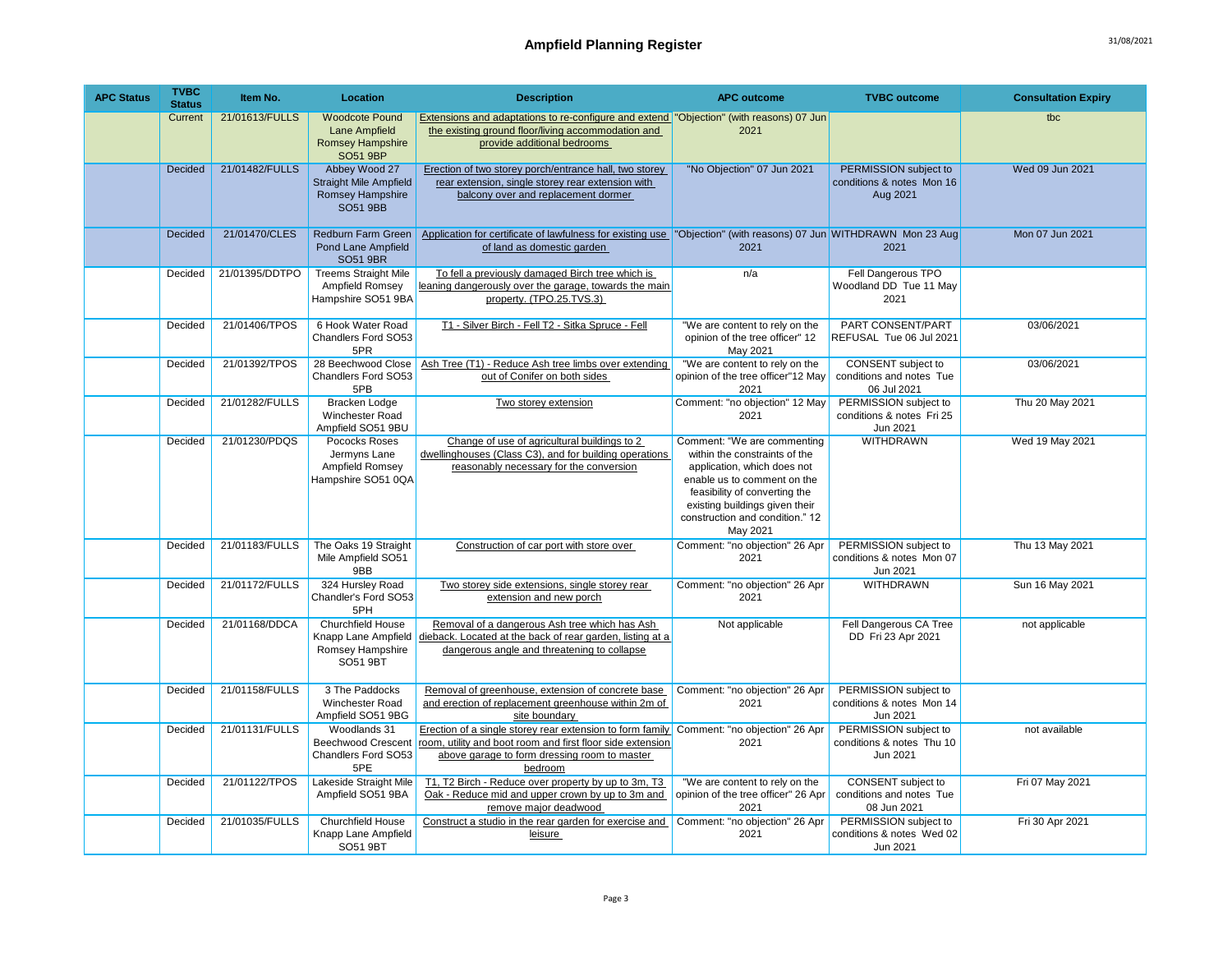| <b>APC Status</b>       | <b>TVBC</b><br><b>Status</b> | Item No.       | <b>Location</b>                                                        | <b>Description</b>                                                                                                                                                          | <b>APC outcome</b>                                                                                    | <b>TVBC</b> outcome                                                  | <b>Consultation Expiry</b> |
|-------------------------|------------------------------|----------------|------------------------------------------------------------------------|-----------------------------------------------------------------------------------------------------------------------------------------------------------------------------|-------------------------------------------------------------------------------------------------------|----------------------------------------------------------------------|----------------------------|
|                         | Decided                      | 21/00882/TPOS  | 306 Hursley Road<br>Chandler's Ford SO53<br>5PF                        | Oak (T1) - Crownlift to 5.2m over the highway and<br>drive                                                                                                                  | "We are content to rely on the<br>opinion of the tree officer" 29 Mar<br>2021                         | CONSENT subject to<br>conditions and notes<br>Fri 30 Apr 2021        | Tue 13 Apr 2021            |
|                         | Decided                      | 21/00858/TPOS  | Woodlands 56<br><b>Beechwood Close</b><br>Chandlers Ford SO53          | Tree works as per schedule received                                                                                                                                         | "We are content to rely on the<br>opinion of the tree officer" 29 Mar<br>2021                         | <b>CONSENT</b> subject to<br>conditions and notes 17<br>May 2021     | Mon 12 Apr 2021            |
|                         | Decided                      | 21/00704/VARS  | 12 Beechwood<br><b>Crescent Chandlers</b><br>Ford Eastleigh            | Vary condition 02 of 19/02114/FULLS (First floor<br>extension to provide 2 additional ensuite bedrooms;<br>single storey side/rear extensions to provide extended           | "No objection" 29 Mar 2021                                                                            | PERMISSION subject to<br>conditions & notes; Fri 09<br>Apr 2021      | Wed 31 Mar 2021            |
|                         | Decided                      | 21/00703/CLPS  | <b>Churchfield House</b><br>Knapp Lane Ampfield<br>SO51 9BT            | Application for a Lawful Development Certificate for a<br>Proposed - Erection of detached garden studio room<br>built on concrete hard standing base 2m away from the       | "Objection", with reasons 29 Mar<br>2021                                                              | WITHDRAWN; Fri 09 Apr<br>2021                                        | Tue 30 Mar 2021            |
|                         | Decided                      | 21/00688/TPOS  | 33 Beechwood<br><b>Crescent Chandlers</b><br>Ford SO53 5PE             | G16 - Beech tree - Prune over-hanging branches back<br>by 2m to suitable growth points, G15 - Oak tree -<br>remove low branch over lawn, T57 - Oak tree - reduce            | "We are content to rely on the<br>opinion of the tree officer" 29 Mar<br>2021                         | <b>CONSENT</b> subject to<br>conditions and notes Mon<br>26 Apr 2021 | Mon 29 Mar 2021            |
|                         | Decided                      | 21/00658/TPOS  | Woodsgift Woodlea<br>Way Ampfield SO51<br>9DA                          | T1 - Holly (Located in woodland) - Prune back all<br>overhanging branches back to the boundary                                                                              | "We are content to rely on the<br>opinion of the tree officer" 29 Mar<br>2021                         | <b>CONSENT</b> subject to<br>notes; Fri 26 Mar 2021                  | Wed 24 Mar 2021            |
|                         | Decided                      | 21/00581/TPOS  | The Cottage Knapp<br>Lane Ampfield<br>Romsey Hampshire                 | T1 - Pine - Reduce branches away from overhead<br>cables to give up to 1.5 metres clearance                                                                                 | "We are content to rely on the<br>opinion of the tree officer." 01<br>Mar 2021                        | NO OBJECTION; Tue 06<br>Apr 2021                                     | Mon 29 Mar 2021            |
|                         | Decided                      | 21/00367/DDTPO | Abbey Wood 27<br><b>Straight Mile Ampfield</b><br>Romsey Hampshire     | Removal of 3 dead trees - T11 (Rowan) T12 (Birch),<br>T30 (Rowan) (TPO.25.TVS.3)                                                                                            | n/a                                                                                                   | Fell Dead TPO Woodland<br>DD Mon 08 Feb 2021                         |                            |
|                         | Decided                      | 21/00365/TPOS  | Abbey Wood 27<br>Straight Mile Ampfield<br>SO51 9BB                    | T21 - Oak - Crown lift up to 4m above ground level,<br>reduce canopy over the driveway by up to 1.5-2m,<br>T17 - Birch - Fell, G52 - Lawsons cypress - Fell                 | "We are content to rely on the<br>opinion of the tree officer." 01<br>Mar 2021                        | CONSENT subject to<br>conditions and notes Thu<br>04 Mar 2021        | Fri 26 Feb 2021            |
|                         | Decided                      | 21/00310/FULLS | 40 Beechwood<br>Crescent, Chandlers<br>Ford, Eastleigh,                | Erection of timber outbuilding to be used as home<br>office / summer house                                                                                                  | "Comment: This is a substantial<br>building of imposing height, and                                   | PERMISSION subject to<br>conditions & notes; Tue 30<br>Mar 2021      | Mon 22 Feb 2021            |
|                         | Decided                      | 21/00157/TPOS  | Knottsberry Wood<br><b>Straight Mile Ampfield</b><br>Romsey Hampshire  | T1 - Willow - Fell, T2 - Oak Left - Crown lift by up to 4m<br>above ground level, T3 - Oak right - Crown lift by up to<br>4m above ground level reduce branches by up to 2m | "We are content to rely on the<br>opinion of the tree officer." 01<br>Feb 2021                        | CONSENT subject to<br>conditions and notes Tue<br>16 Feb 2021        | Mon 08 Feb 2021            |
|                         | Decided                      | 21/00150/TPOS  | Pinelands Ridge 43<br><b>Hook Road Ampfield</b><br>SO51 9DB            | T46 - Corsican Pine - Fell                                                                                                                                                  | "We are content to rely on the<br>opinion of the tree officer." 01<br>Feb 2021                        | CONSENT subject to<br>conditions and notes Mon<br>01 Mar 2021        | Mon 08 Feb 2021            |
|                         | Decided                      | 21/00093/TPOS  | 22 Baddesley Road<br><b>Chandlers Ford</b><br>Eastleigh Hampshire      | T1 - Beech - Fell                                                                                                                                                           | "We are content to rely on the<br>opinion of the tree officer." 01<br>Feb 2021                        | <b>CONSENT</b> subject to<br>conditions and notes Tue<br>16 Feb 2021 | Tue 02 Feb 2021            |
|                         | Decided                      | 20/03276/TPOS  | <b>Lakewood Straight</b><br>Mile Ampfield Romsey<br>Hampshire SO51 9BA | T1- Birch - Fell, T2 - Ash - Fell, T3 - Ash - Fell, T4 -<br>Birch - Fell, T5 - Birch - Fell                                                                                 | "We are content to rely on the<br>opinion of the tree officer" 04 Jan<br>2020. Note: this comment was | CONSENT subject to<br>conditions and notes Wed<br>10 Feb 2021        | Wed 06 Jan 2021            |
|                         | Decided                      | 20/03272/TPOS  | 10 Hocombe Wood<br>Road Chandlers Ford<br>SO53 5PP                     | T1 - Silver Birch - Crown raise to 5 metres, reduce<br>lower branch by 3 metres, reduce height by 2 metres,<br>reduce remaining canopy by up to 2 metres and                | "We are content to rely on the<br>opinion of the tree officer" 04 Jan<br>2020                         | CONSENT subject to<br>conditions and notes Wed<br>27 Jan 2021        | Mon 25 Jan 2021            |
| Comment not<br>required | Decided                      | 20/03264/DDTPO | Land At Ganger<br>Wood, Straight Mile,<br>Ampfield, Hampshire          | Fell 2 x heaved trees overhanging Knottsberry Wood -<br>1 Birch and 1 Willow 24.12.2020 (TPO.25.TVS.3 - W2)                                                                 | n/a                                                                                                   | Fallen TPO Woodland DD<br>Thu 24 Dec 2020                            |                            |
|                         | Decided                      | 20/03241/CLPS  | 344 Hursley Road<br>Chandler's Ford SO53<br>5PL                        | Application for a Lawful Development Certificate for a<br>Proposed single storey side extension to existing<br>dwelling                                                     | "No Comment" 04 Jan 2021                                                                              | <b>ISSUE CERTIFICATE Tue</b><br>26 Jan 2021                          | Thu 14 Jan 2021            |
|                         | Decided                      | 20/03202/TREES | 181 Knapp Lane<br>Ampfield Romsey<br>Hampshire SO51 9BT                | T1 - Birch - Dismantle in sections to ground level, T2 -<br>Willow - dismantle in sections to ground level, T3 -<br>Apple - dismantle in sections to ground level           | "We are content to rely on the<br>opinion of the tree officer" 04 Jan<br>2020                         | NO OBJECTION refer to<br>informatives, Mon 25 Jan<br>2021            | Thu 07 Jan 2021            |
|                         | Decided                      | 20/03188/FULLS | Winghams Barn<br>Cottage Winghams<br>Lane Ampfield SO51                | Erect single storey side extension to provide additional<br>ground floor space                                                                                              | "No Comment" 04 Jan 2021                                                                              | PERMISSION subject to<br>conditions & notes Wed 10<br>Feb 2021       | Tue 19 Jan 2021            |

9BE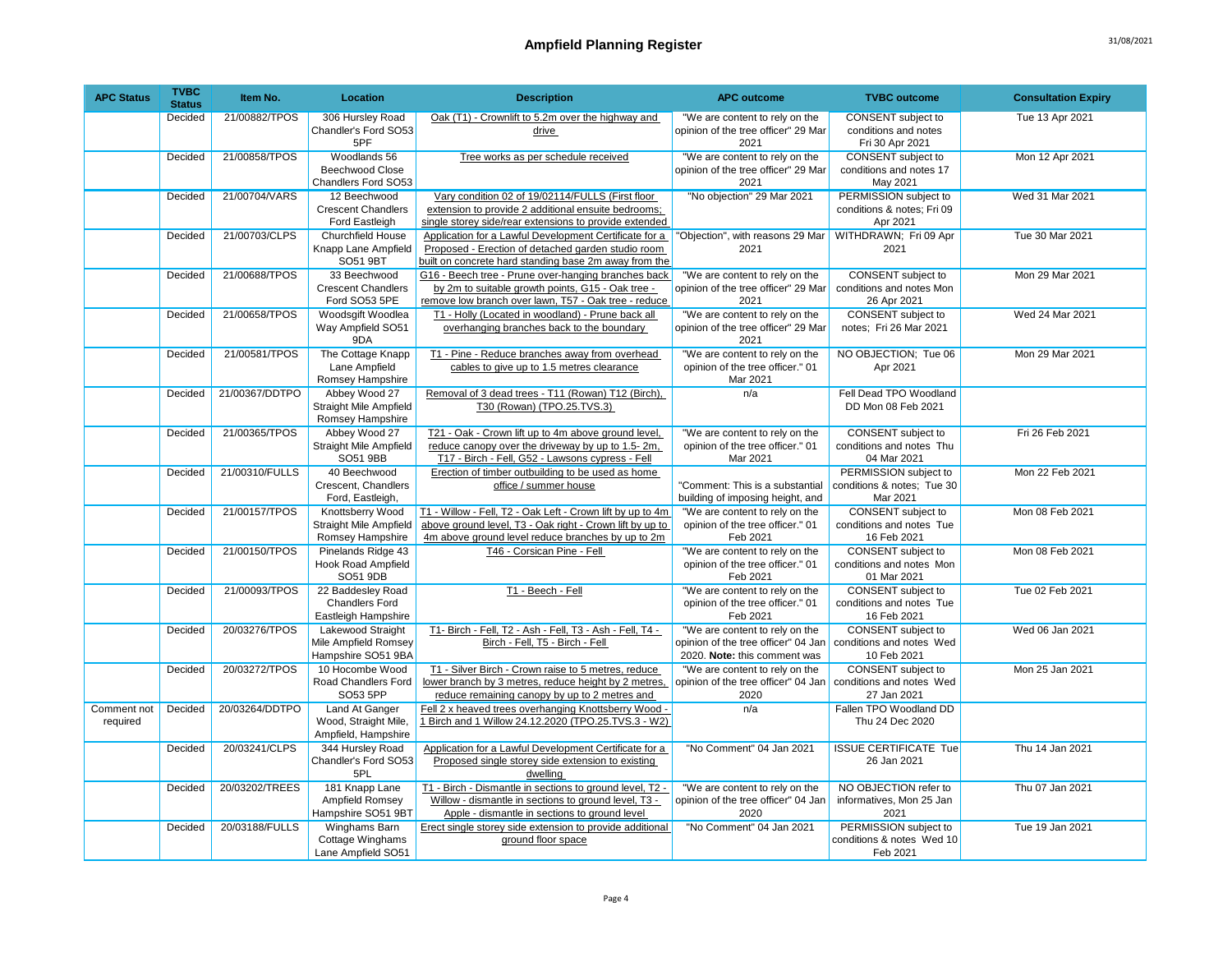| <b>APC Status</b> | <b>TVBC</b><br><b>Status</b> | Item No.       | Location                                                                           | <b>Description</b>                                                                                                                                                   | <b>APC outcome</b>                                                             | <b>TVBC</b> outcome                                                  | <b>Consultation Expiry</b> |
|-------------------|------------------------------|----------------|------------------------------------------------------------------------------------|----------------------------------------------------------------------------------------------------------------------------------------------------------------------|--------------------------------------------------------------------------------|----------------------------------------------------------------------|----------------------------|
|                   | Decided                      | 20/03064/TPOS  | Cafe Binghams<br>Winchester Road<br>Ampfield Romsey                                | T1 - Ash - Reduce lowest lateral limbs over car park by<br>up to 3m                                                                                                  | "We are content to rely on the<br>opinion of the tree officer" 04 Jan<br>2020  | CONSENT subject to<br>conditions and notes Thu<br>21 Jan 2021        | Mon 04 Jan 2021            |
|                   | Decided                      | 20/03063/TPOS  | Woodsgift Woodlea<br>Way Ampfield SO51<br>9DA                                      | G1 - 4 x Western Red Cedar - Crown lift up to 4m<br>above ground level                                                                                               | "We are content to rely on the<br>opinion of the tree officer" 04 Jan<br>2020  | <b>CONSENT</b> subject to<br>conditions and notes Wed<br>20 Jan 2021 | Mon 04 Jan 2021            |
|                   | Decided                      | 20/03058/TREES | Cafe Binghams<br>Winchester Road<br>Ampfield Romsey                                | G1 - Ash x 2 - Crown lift to 5m reduce lateral limbs to<br>give 5m clearance from property                                                                           | "We are content to rely on the<br>opinion of the tree officer" 04 Jan<br>2020  | NO OBJECTION Tue 19<br>Jan 2021                                      | Mon 04 Jan 2021            |
|                   | Decided                      | 20/03034/FULLS | 306 Hursley Road<br><b>Chandlers Ford</b><br>Eastleigh Hampshire                   | Erect of single storey extension to front of garage,<br>convert the internal space to kitchen, add two roof<br>windows for natural light and change garage door into | "No Comment" 04 Jan 2021                                                       | PERMISSION subject to<br>conditions & notes Fri 29<br>Jan 2021       | Wed 20 Jan 2021            |
|                   | Decided                      | 20/02991/FULLS | 6 Beechwood<br><b>Crescent Chandlers</b><br>Ford Eastleigh                         | Replacement of fence to front/sides with 2 metre high<br>wall/railings and entrance gates (retrospective)                                                            | "No Objection" 04 Jan 2021                                                     | PERMISSION subject to<br>conditions & notes Thu 18<br>Feb 2021       | Thu 21 Jan 2021            |
|                   | Decided                      | 20/02976/TPOS  | Woodlands 31<br><b>Beechwood Crescent</b><br>Chandlers Ford SO53                   | T1 Oak - Reduce long low limb by 2.5m over patio and<br>remove internal epicormic growth                                                                             | "We are content to rely on the<br>opinion of the tree officer." 30<br>Nov 2020 | CONSENT subject to<br>conditions and notes Thu<br>21 Jan 2021        | Fri 18 Dec 2020            |
|                   | Decided                      | 20/02969/FULLS | Amberwood Jermyns<br>Lane Ampfield<br>Romsey Hampshire                             | Single storey front and rear extensions to provide<br>extended living accommodation                                                                                  | "No Objection", 30 Nov 2020                                                    | PERMISSION subject to<br>conditions & notes Tue 19<br>Jan 2021       | Fri 18 Dec 2020            |
|                   | Decided                      | 20/02932/FULLS | 41 Hook Road<br>Ampfield SO51 9DB                                                  | Two storey rear extension and addition of first floor to<br>existing bungalow to form re-configured living<br>accommodation with two additional bedrooms including   | "No Objection", 30 Nov 2020                                                    | WITHDRAWN Thu 07 Jan<br>2021                                         | Fri 01 Jan 2021            |
|                   | Decided                      | 20/02917/FULLS | Rose Cottage 178<br>Knapp Lane Ampfield<br>SO51 9BT                                | Erection of carport adjacent to house over existing<br>driveway                                                                                                      | "No Objection", 30 Nov 2020                                                    | PERMISSION subject to<br>conditions & notes Mon 18<br>Jan 2021       | tbc                        |
|                   | Decided                      | 20/02916/FULLS | Former North Hill<br>Sawmill Yard Sawmill<br>Yard Baddesley Road                   | Construction of new access road and junction,<br>including repositioning of existing bus stop, associated<br>landscaping, lighting & stopping up of existing access  | "No Objection", 30 Nov 2020 &<br>01 Mar 2021                                   | PERMISSION subject to<br>conditions & notes; Tue 30<br>Mar 2021      | Tue 23 Feb 2021            |
|                   | Decided                      | 20/02912/TPOS  | <b>Tree Tops Jermyns</b><br>Lane Ampfield<br>Romsey Hampshire<br>SO51 0QA          | T1 Beech - Fell T2 Beech - Remove up to 6 meters to<br>rebalance                                                                                                     | "We are content to rely on the<br>opinion of the tree officer." 30<br>Nov 2020 | CONSENT subject to<br>conditions and notes Wed<br>20 Jan 2021        | Fri 11 Dec 2020            |
|                   | Decided                      | 20/02859/TPOS  | Evergreens Hook<br><b>Crescent Ampfield</b><br>SO51 9DE                            | T1 - Oak - Reduce branches to nearest growth points<br>along side of house by up to 1.5m                                                                             | "We are content to rely on the<br>opinion of the tree officer." 30<br>Nov 2020 | CONSENT subject to<br>conditions and notes Wed<br>20 Jan 2021        | Tue 08 Dec 2020            |
|                   | Decided                      | 20/02853/FULLS | High Acre Pound Lane<br>Ampfield SO51 9BP                                          | Erection of new dwelling adjacent to High Acre                                                                                                                       | "Objection" 01 Mar 2021                                                        | WITHDRAWN; Fri 16 Apr<br>2021                                        | tbc                        |
|                   | Decided                      | 20/02789/FULLS | The Oaks 19 Straight<br>Mile Ampfield SO51<br>9BB                                  | Erection of car port                                                                                                                                                 | "No objection", 16 Nov 2020                                                    | PERMISSION subject to<br>conditions & notes Wed 16<br>Dec 2020       | Fri 04 Dec 2020            |
|                   | Decided                      | 20/02734/CLPS  | Winghams Barn<br>Cottage Winghams<br>Lane Ampfield<br>Romsey Hampshire<br>SO51 9BE | Certificate of proposed lawful development for a single<br>storey side extension                                                                                     | "No Comment", 16 Nov 2020                                                      | WITHDRAWN Wed 16<br>Dec 2020                                         | Tue 01 Dec 2020            |
|                   | Decided                      | 20/02722/FULLS | 36 Hocombe Wood<br>Road Chandlers Ford<br>SO53 5PP                                 | Two storey side extension following removal of existing<br>conservatory                                                                                              | "No Objection" 04 Jan 2021                                                     | WITHDRAWN Mon 08<br>Feb 2021                                         | Fri 22 Jan 2021            |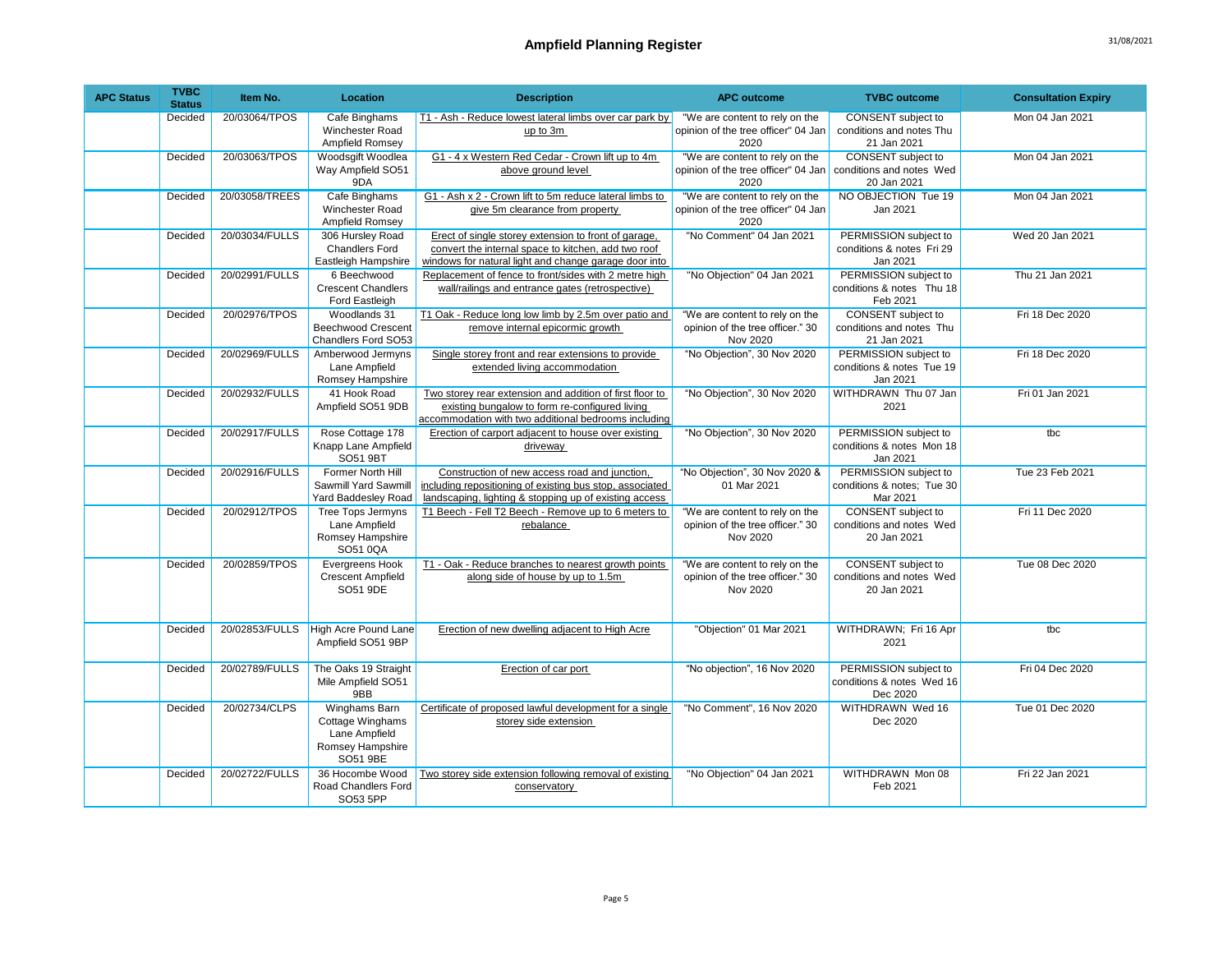| <b>APC Status</b> | <b>TVBC</b><br><b>Status</b> | Item No.       | <b>Location</b>                                                                                                                       | <b>Description</b>                                                                                                                                                                                                      | <b>APC outcome</b>                                                                                                                                                            | <b>TVBC</b> outcome                                                 | <b>Consultation Expiry</b>                                                                                                              |
|-------------------|------------------------------|----------------|---------------------------------------------------------------------------------------------------------------------------------------|-------------------------------------------------------------------------------------------------------------------------------------------------------------------------------------------------------------------------|-------------------------------------------------------------------------------------------------------------------------------------------------------------------------------|---------------------------------------------------------------------|-----------------------------------------------------------------------------------------------------------------------------------------|
|                   | Decided                      | 20/02726/FULLS | <b>Keats Restaurant</b><br><b>Winchester Road</b><br>Ampfield Romsey<br>Hampshire SO51 9BQ                                            | Change of use for first floor from offices to small retail<br>area and erection of new external fire escape from first will be allocated for the proposed<br>floor                                                      | "We trust that sufficient parking<br>retail area." 16 Nov 2020                                                                                                                | PERMISSION subject to<br>conditions & notes Wed 23<br>Dec 2020      | Mon 30 Nov 2020                                                                                                                         |
|                   | Decided                      | 20/02692/FULLS | Abbey Wood 27<br>Straight Mile Ampfield<br>SO51 9BB                                                                                   | Erection of two storey porch/entrance hall, two storey<br>side and rear extension, single storey rear extension<br>with balcony over, and replace dormer                                                                | "No Objection; We wish to see<br>that the trees on the site are<br>protected from damage which<br>could arise from the proposal<br>and any construction work." 30<br>Nov 2020 | PERMISSION subject to<br>conditions & notes Fri 18<br>Dec 2020      | Tue 01 Dec 2020                                                                                                                         |
|                   | Decided                      | 20/02594/FULLS | 25 Flexford Close,<br>5RY                                                                                                             | Conversion of garage to habitable accommodation,<br>Chandlers Ford, SO53 removal of garage door and insertion of window with bi-<br>fold doors to rear elevation                                                        | "No objection", 16 Nov 2020                                                                                                                                                   | PERMISSION subject to<br>conditions & notes Mon 14<br>Dec 2020      | Standard Consultation Expiry date:13<br>November 2020                                                                                   |
|                   | Decided                      | 20/02430/TPOS  | 42 Baddesley Road<br>Chandlers Ford SO53<br>5NH                                                                                       | T30 - Norway Spruce - Fell, T31 - Douglas Fir - Fell                                                                                                                                                                    | "Comment - We are content to<br>rely on the opinion of the tree<br>officer." 19 Oct 2020                                                                                      | CONSENT subject to<br>conditions and notes Wed<br>23 Dec 2020       | Standard Consultation Expiry date<br>Tue 27 Oct 2020                                                                                    |
|                   | Decided                      | 20/02421/TPOS  | <b>Birchwood Hook</b><br><b>Crescent Ampfield</b><br>Romsey Hampshire<br>SO51 9DE                                                     | Pine tree - fell due to dead and decaying branches<br>Cypress trees x2 - remove all dead and decayed<br>branches                                                                                                        | "Comment - We are content to<br>rely on the opinion of the tree<br>officer." 19 Oct 2020                                                                                      | CONSENT subject to<br>conditions and notes Wed<br>23 Dec 2020       | <b>Standard Consultation Expiry date</b><br>Tue 27 Oct 2020                                                                             |
|                   | Decided                      | 20/02392/FULLS | Cloud End Ampfield<br>Hill Ampfield SO51<br>9BD                                                                                       | Single storey rear extension, to provide additional living<br>space, and timber frame canopy to front elevation,<br>replace roof tiles, render existing external walls above<br>plinth level, and replace hanging tiles | Comment: "No objection";<br>Meeting of 19 Oct 2020                                                                                                                            | PERMISSION subject to<br>conditions & notes Thu 14<br>Jan 2021      | <b>Standard Consultation Expiry date</b><br>Tue 27 Oct 2020                                                                             |
|                   | Decided                      | 20/02213/LBWS  | Monks Barn Knapp<br>Lane Ampfield SO51<br>9BT                                                                                         | - Alterations to insert a French door, change a glazed<br>screen to bi-fold doors, change a door to a window and<br>relocate the ground floor toilet                                                                    | "No Objection", 21 Sept 2020                                                                                                                                                  | CONSENT subject to<br>conditions and notes Thu<br>03 Dec 2020       | Consultation dates not available                                                                                                        |
|                   | Decided                      | 20/02212/FULLS | Monks Barn Knapp<br>Lane Ampfield SO51<br>9BT                                                                                         | Alterations to insert a French door, change a glazed<br>screen to bi-fold doors, change a door to a window and<br>relocate the ground floor toilet                                                                      | "No Objection", 21 Sept 2020                                                                                                                                                  | PERMISSION subject to<br>conditions & notes Thu 03<br>Dec 2020      | Standard Consultation Expiry: Fri 02<br>Oct 2020                                                                                        |
|                   | Decided                      | 20/02184/FULLS | Pinewood Lodge<br>Green Lane Ampfield<br>Romsey Hampshire<br>SO51 9BN                                                                 | - Erection of single storey annexe                                                                                                                                                                                      | Comment: "objection", Meeting<br>19 Oct 2020                                                                                                                                  | REFUSE Wed 25 Nov<br>2020                                           | Standard Consultation Expiry Fri 23<br>Oct 2020                                                                                         |
|                   | Appealed                     | 20/01631/FULLS | <b>Land At Sleepy Hollow</b><br>Farm Ampfield Hill<br><b>Ampfield Romsey</b><br>Hampshire SO51 9BD                                    | Erection of office building (Use Class B1)                                                                                                                                                                              | Comment: "Objection", Meeting<br>of 10 Aug 2020. Comment on<br>appeal submitted to Planning<br>Inspectorate.                                                                  | REFUSE Fri 15 Jan 2021;<br>Appealed - ref<br>APP/C1760/W/21/3276939 | <b>Standard Consultation Expiry, Thu 13</b><br>Aug 2020                                                                                 |
|                   | Decided                      | 20/00488/RESS  | Former North Hill<br>Sawmill Yard<br><b>Baddesley Road</b><br><b>Flexford North</b><br>Baddesley<br>Southampton<br>Hampshire SO52 9BH | Approval of details for appearance, landscaping, and<br>layout of pursuant of a care village pursuant to outline<br>planning permission 17/01615/OUTS                                                                   | No objection - Meeting of 16<br>March 2020                                                                                                                                    | APPROVAL subject to<br>conditions and notes Wed<br>23 Dec 2020      | Standard Consultation expiry: Tue 24<br>Mar 2020                                                                                        |
|                   | Decided                      | 20/00453/FULLS | Redburn Farm Green<br>Pond Lane Ampfield<br><b>SO51 9BR</b>                                                                           | Rebuild existing outbuilding                                                                                                                                                                                            | No objection - Meeting of 16<br><b>March 2020</b>                                                                                                                             | 2021                                                                | WITHDRAWN Thu 05 Aug Standard Consultation expiry: Wed 18<br>Mar 2020                                                                   |
|                   | Decided                      | 19/01821/FULLS | Redburn Farm Green<br>Pond Lane                                                                                                       | Retrospective application for the demolition of the<br>timber and brick barn and the erection of a new<br>dwelling                                                                                                      | Considered 19 Aug, 23 Sept and<br>11 Nov. Objection. See detailed<br>response to TVBC                                                                                         | PERMISSION subject to<br>conditions & notes Thu 24<br>Jun 2021      | Consultation Expiry: 15 Nov 2019<br>(revised date). To be considered by<br><b>TVBC Southern Area Planning</b><br>Committee 15 Sept 2020 |